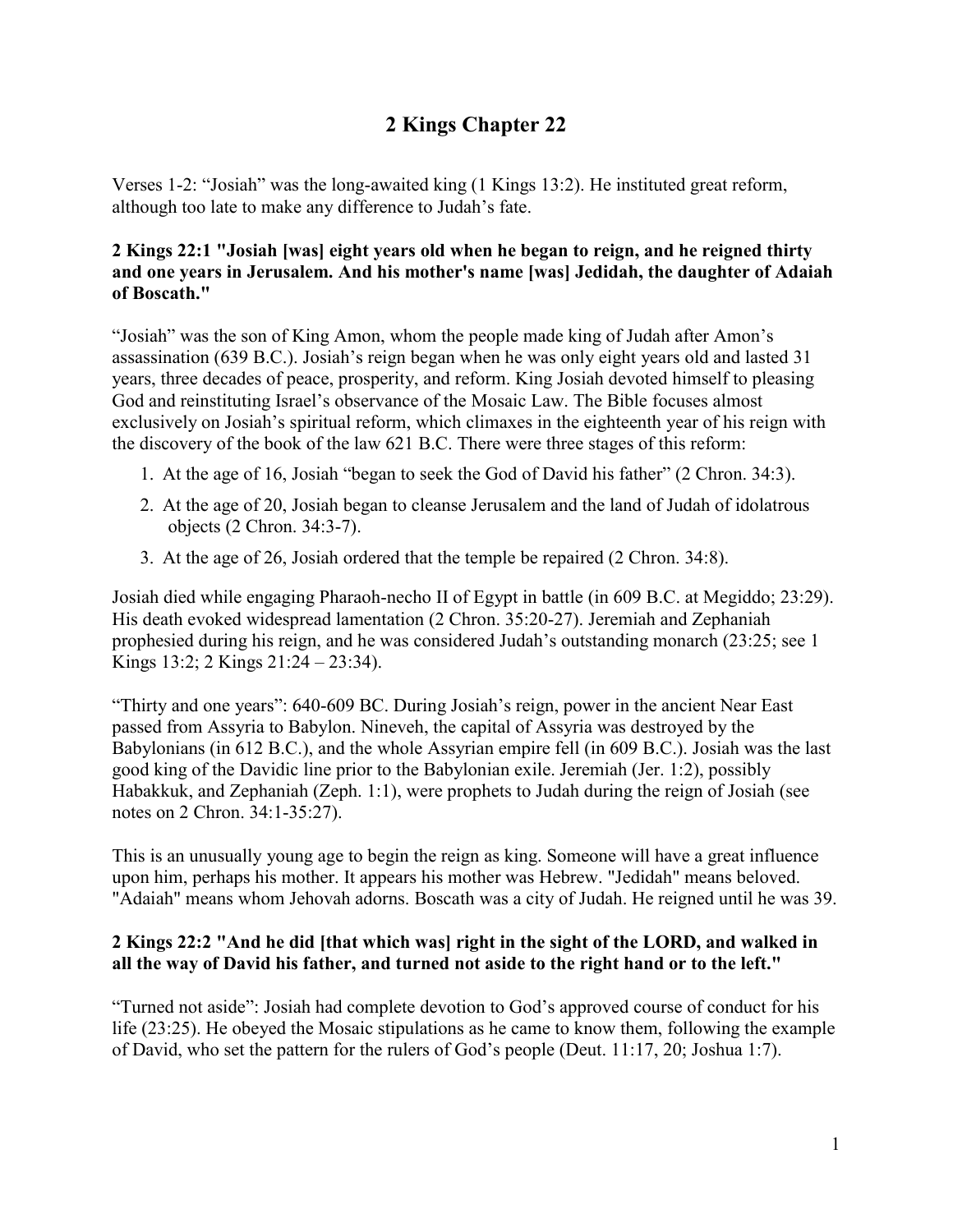This is high praise of any of the kings, but is even more so because of the king's age. The last king of Judah that this had been said of, was Hezekiah. The land was full of idolatry and he made a stand for God. He was a man after God's heart. It was wonderful how he broke the chain of sins of his father and grandfather, and lived for the LORD.

Verses 3-7: The account of Josiah's life (in 2 Cornicles 34:3-7), tells of Josiah's spiritual reforms before this program for the "repair" of the temple. "Josiah" had a consistent testimony for righteousness and spiritual concern. Shaphan's oversight of the temple repairs and the financing of the work at Josiah's' request was similar to the role Jehoash played (in 12:1-16).

# **2 Kings 22:3 "And it came to pass in the eighteenth year of king Josiah, [that] the king sent Shaphan the son of Azaliah, the son of Meshullam, the scribe, to the house of the LORD, saying,"**

"Eighteenth year" (622 B.C.), when Josiah was 26 years of age.

In the book of 2 Chronicles, there is a more extensive list of the things that Josiah did.

2 Chronicles 34:3-5 "For in the eighth year of his reign, while he was yet young, he began to seek after the God of David his father: and in the twelfth year he began to purge Judah and Jerusalem from the high places, and the groves, and the carved images, and the molten images." "And they brake down the altars of Baalim in his presence; and the images, that [were] on high above them, he cut down; and the groves, and the carved images, and the molten images, he brake in pieces, and made dust [of them], and strewed [it] upon the graves of them that had sacrificed unto them." "And he burnt the bones of the priests upon their altars, and cleansed Judah and Jerusalem."

In verse 3 above, he would be 26 years old. He had begun to cleanse the land when he was 16. He had been a good king, doing what was right in God's sight. Shaphan was a very prominent officer in the service of Josiah. Josiah sent him to the temple for him.

Verses 4-7: "Keepers of the door" (see note on 12:9). Josiah used the same procedure as King Joash had for collecting funds to repair the temple after its abuse in the days of Manasseh and Amon.

# **2 Kings 22:4 "Go up to Hilkiah the high priest, that he may sum the silver which is brought into the house of the LORD, which the keepers of the door have gathered of the people:"**

"Hilkiah": The High-Priest was the father of Azariah and the grandfather of Seraiah, the High-Priest who would be executed at the time of the exile by the Babylonians (25:8-20).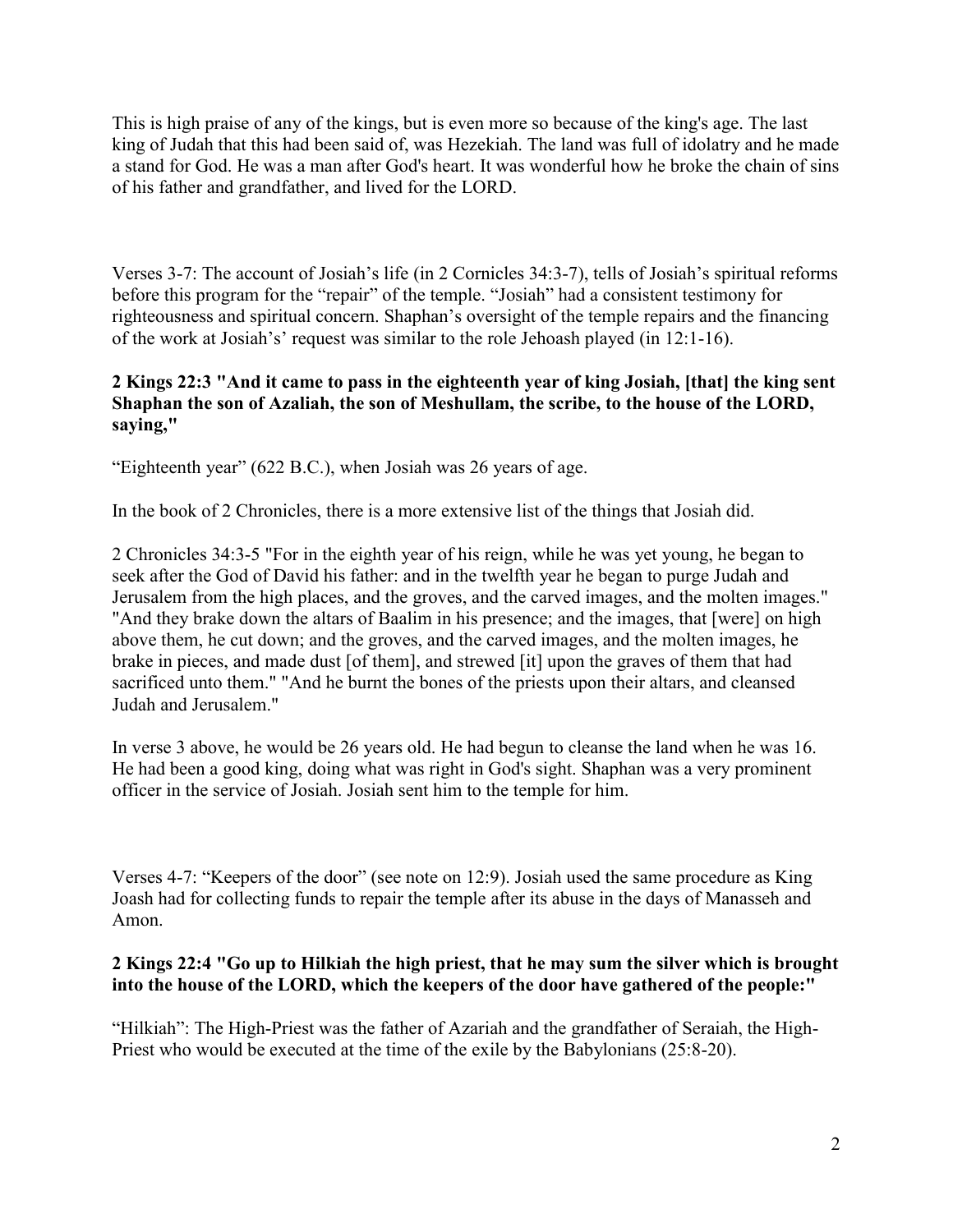We see there was now a high priest in the temple. It appears, that Josiah had been gathering silver for the temple. He wanted an accounting of that silver.

# **2 Kings 22:5 "And let them deliver it into the hand of the doers of the work, that have the oversight of the house of the LORD: and let them give it to the doers of the work which [is] in the house of the LORD, to repair the breaches of the house,"**

That were overseers of the workmen, whose names are mentioned (2 Chron. 34:12), into their hands the money was to be delivered by the high priest, when he had taken the account of it, and perhaps along with the king's scribe (see 2 Kings 12:10).

"And let them give it to the doers of the work, which is in the house of the Lord, to repair the breaches of the house as their wages for their work": It seems it had not been repaired from the times of Jehoash, a space of two hundred and eighteen years, according to the Jewish chronology.

The house of the LORD had been allowed to fall into need of repair under the evil kings. They had done much damage as well, with their evil altars and statues of idols. Josiah had already had the evil removed, but now the building and its furnishings were in need of repair. Josiah had them to gather silver from the people to pay for it. He now has the silver distributed to the overseers, and they could in turn pay the actual workmen.

#### **2 Kings 22:6 "Unto carpenters, and builders, and masons, and to buy timber and hewn stone to repair the house."**

Who were employed, some in mending the woodwork, and others in repairing the stone walls.

"And to buy timber and hewn stone to repair the house. Not only money was to be given them for their workmanship, but to buy timber and stone to work with.

# **2 Kings 22:7 "Howbeit there was no reckoning made with them of the money that was delivered into their hand, because they dealt faithfully."**

No account was kept between the high priest, and the king's scribe who delivered the money and the overseers of the workmen. Who received it from them the latter and were not called to any account by the former, nor was an audit made of their accounts.

"Because they dealt faithfully": They were persons of such known honor and integrity, that their fidelity was not in the least called in question. But were trusted without examining their accounts, and how they disposed of the money committed to them (see 2 Kings 12:15).

There was no need for a reckoning since they were all men chosen by Josiah for their honesty. It appears that Josiah had removed those who were not worshippers of Jehovah. The silver was used not only for the wages of the laborers, but for the materials for building such as stone and wood.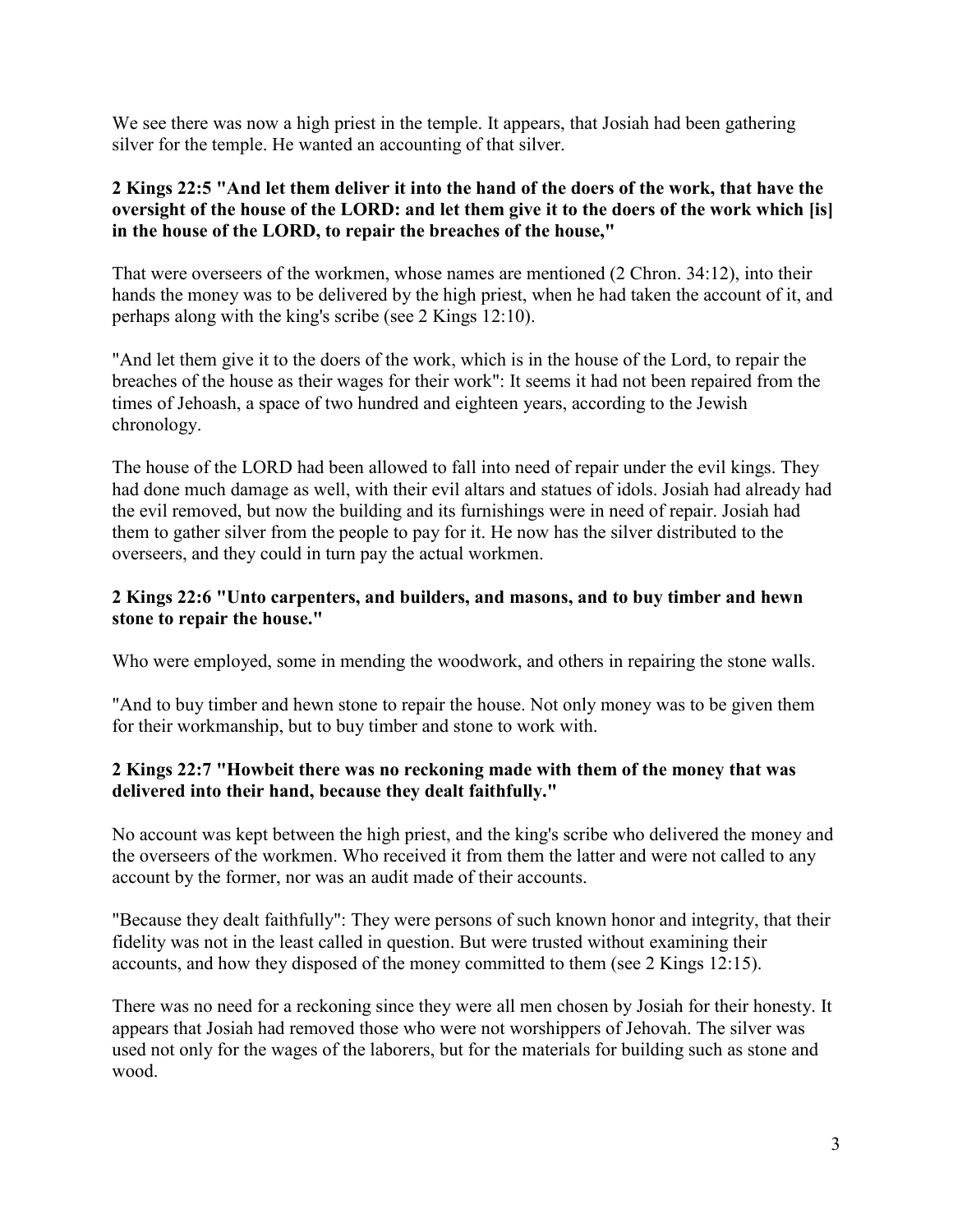Verses 8-13: Upon hearing the words in "the Book of the Law" (the Torah, the Pentateuch), Josiah was deeply grieved. How far Judah had fallen!

# **2 Kings 22:8 "And Hilkiah the high priest said unto Shaphan the scribe, I have found the book of the law in the house of the LORD. And Hilkiah gave the book to Shaphan, and he read it."**

"The book of the law": A scroll containing the Torah (the Pentateuch), the revelation of God through Moses to Israel (see notes on 23:2; Deut. 28:61). Manasseh may have destroyed all the copies of Gods' law that were not hidden. This could have been the official copy laid beside the Ark of the Covenant in the Most Holy Place (Deut. 31:25-26). It may have been removed from its place under Ahaz, Manasseh, or Amon (2 Chron. 35:3), but was found during repair work.

Liberal scholars have tended to associate thee "book of the law" with the basic material of the Book of Deuteronomy, much of which they suppose had just been written. Such a position cannot stand the tests of literary and historical accuracy. Josiah's reaction to the reading of the book and the nature of his later reforms (23:4-20; 2 Chron. 35:1-19), suggest that a copy of the whole Pentateuch had been found, one which possibly had been deposited beside the Ark of the Covenant (Deut. 31:26), or had been hidden during a purge of the Word of God by the previous kings.

This book of the law is probably speaking of the Pentateuch (five books of Moses). At one time, there was a copy kept at the side of the ark. I would not say they found this by chance. I believe God planned this, for this young king to know fully the law of God that he loved. The high priest would have been in the area where the book would have been kept. Shaphan, being the record keeper, checked it to see if he thought it was a true work. He would have to tell the king his opinion of whether this is the law or not.

Verses 9-10: Some believe that Shaphan must have read (Deut. Chapters 28 to 30), in which are recorded a renewal of the national covenant and a listing of the terrible threats and curses against all who violate the law of God.

**2 Kings 22:9 "And Shaphan the scribe came to the king, and brought the king word again, and said, Thy servants have gathered the money that was found in the house, and have delivered it into the hand of them that do the work, that have the oversight of the house of the LORD."**

Of the delivery of his message to the high priest, and of what had been done upon it.

"And said, thy servants have gathered the money that was found in the house": Meaning Hilkiah and himself, who had examined the chest in the temple, into which the money was put for the repairs of it, and had taken it out, and told it.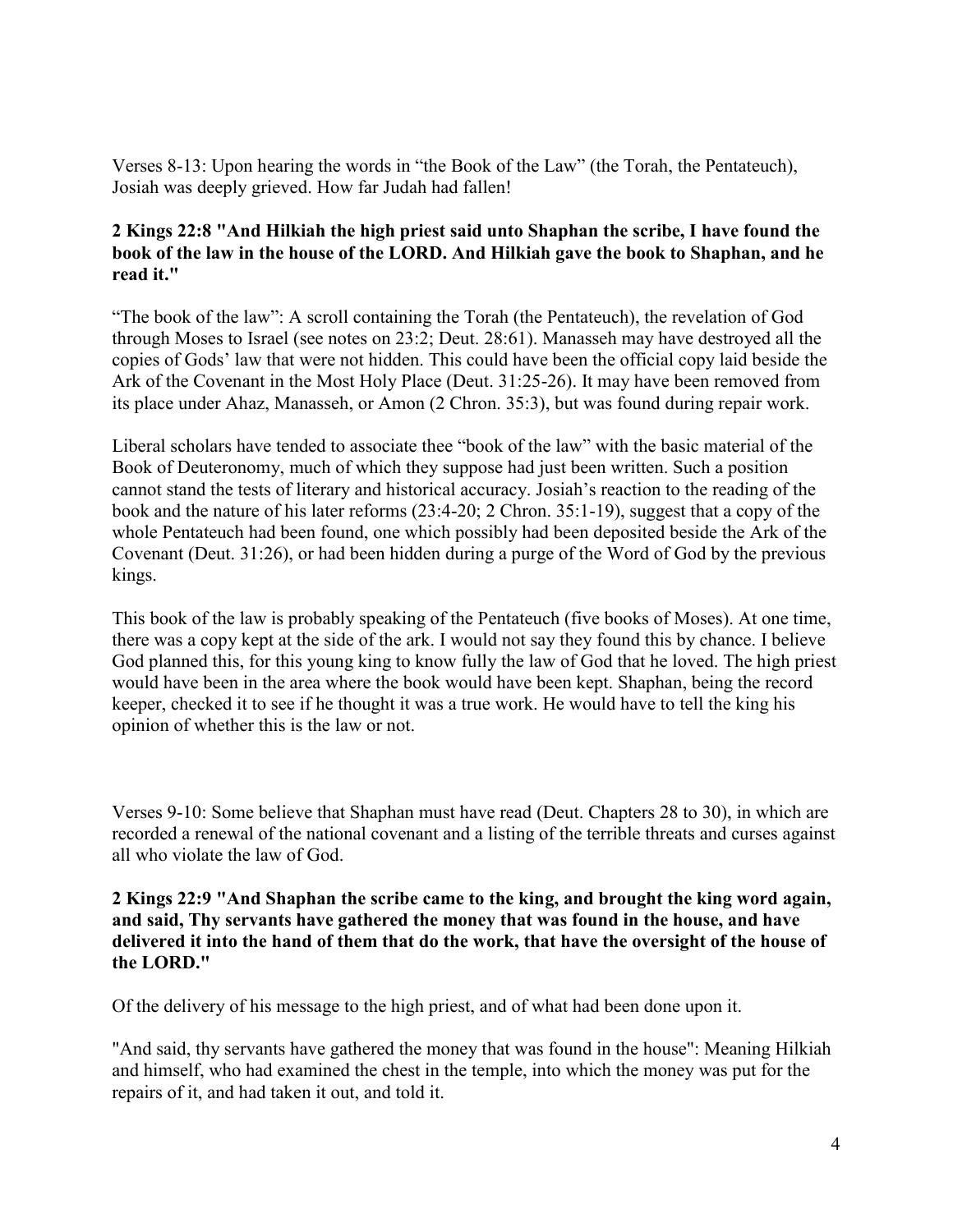"And have delivered it into the hand of them that do the work, that have the oversight of the house of the Lord": According to the king's orders.

## **2 Kings 22:10 "And Shaphan the scribe showed the king, saying, Hilkiah the priest hath delivered me a book. And Shaphan read it before the king."**

Further related to him what follows.

"Saying, Hilkiah the high priest hath delivered me a book": But did not say what book it was.

"And Shaphan read it before the king; part of it": And it is thought by Kimchi and Ben Gersom that he particularly read the reproofs and threatenings in the book of Deuteronomy. They suppose that Hilkiah read those to Shaphan, and directed him to read them to the king, that he might take into consideration a further reformation.

Shaphan had carried out the request of his king to count the funds and distribute it for the rebuilding of the temple. In the process of seeing what needed to be done to the temple, the high priest had found the book of the law. Shaphan read the law to the king, for his approval.

# **2 Kings 22:11 "And it came to pass, when the king had heard the words of the book of the law, that he rent his clothes."**

"Rent his clothes": Josiah's reaction at the reading of the law was one of immediate contrition, expressed by the common sign of lamentation and grief (see 18:37; 19:1). Josiah's grief sprang from Judah's guilt and God's punishment (verse 13).

The king's reaction was one of genuine repentance for himself and his people. The entrance of God's Word brings correction and guidance to a man of godliness and true wisdom (Psalms 119:9-11; chapters 129 to 136).

King Josiah accepted this book as the truth from the beginning. After hearing the book, he knew that Judah had greatly sinned against God when they committed all of the sins during his father's time. He also realized that there were definite things to be observed in the temple. The tearing of his clothes, showed his grief in seeing how Judah had failed God. He knew the wrath of God should fall upon them.

### **2 Kings 22:12 "And the king commanded Hilkiah the priest, and Ahikam the son of Shaphan, and Achbor the son of Michaiah, and Shaphan the scribe, and Asahiah a servant of the king's, saying,"**

The high priest, as he is called (2 Kings 22:4).

"And Ahikam the son of Shaphan": Whether the same with Shaphan the scribe, before mentioned, or another of the same name, is not certain.

"And Achbor the son of Michaiah": Who is called Abdon, the son of Micah (2 Chron. 34:20).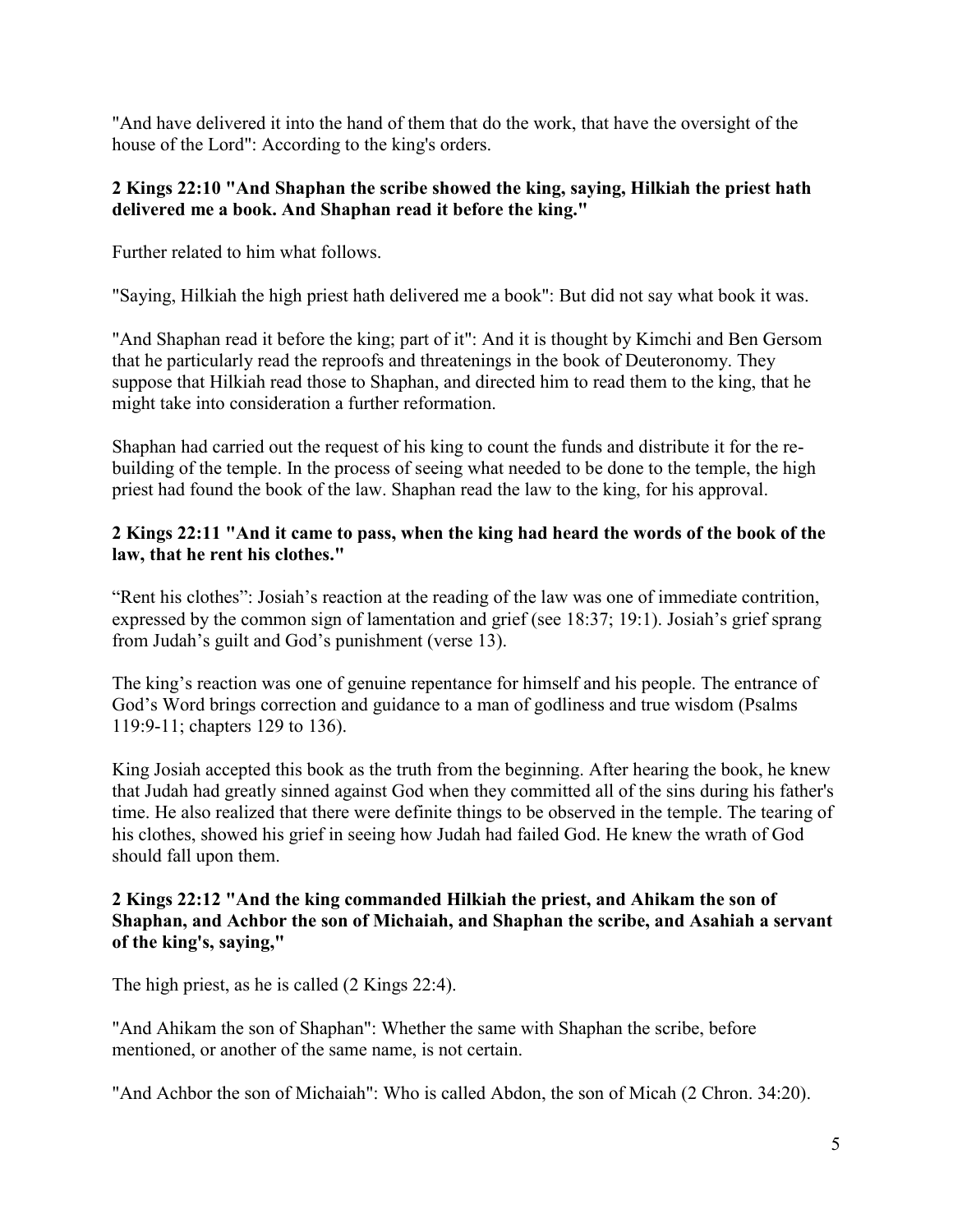"And Shaphan the scribe": Who brought and read the book to the king.

"And Asahiah, a servant of the king's": That waited on him constantly.

"Saying": As follows.

#### **2 Kings 22:13 "Go ye, inquire of the LORD for me, and for the people, and for all Judah, concerning the words of this book that is found: for great [is] the wrath of the LORD that is kindled against us, because our fathers have not hearkened unto the words of this book, to do according unto all that which is written concerning us."**

Of some of his prophets, as Jeremiah, who began to prophesy in the thirteenth year of Josiah's reign, and had been a prophet five years (Jer. 1:1).

"For me, and for the people, and for all Judah, concerning the words of this book that is found": For he observed that this book threatened and foretold not only the captivity of the ten tribes, but of Judah, and of their king. And Jarchi thinks, he had a particular respect to that passage. "The Lord shall bring thee and thy king," etc. (Deut. 28:36), and therefore was desirous of knowing what he and his people must do to avert those judgments.

"For great is the wrath of the Lord that is kindled against us": Which he concluded from the threatenings denounced.

"Because that our fathers have not hearkened unto the words of this book, to do according to all which is written concerning us": He clearly saw that his ancestors more remote and immediate had been very deficient in observing the laws, commands, and ordinances enjoined them in that book. And therefore, feared that what was threatened would fall upon him and his people, who, he was sensible, came short of doing their duty.

These were people of importance in the kingdom. The high priest represented the religious in this. The Urim and the Thummim of the high priest, in the days of Moses, was the way the LORD spoke to the people. The temple had been so desecrated from time to time and the priesthood reduced to a puppet situation that the king would inquire of God through a prophet, or a prophetess now. Isaiah is dead. Manasseh killed him. King Josiah wanted to hear from God to know what to do, to save Judah. Whatever God wanted him to do, is what they would do.

Verses 14-20: "Huldah" is rarely mentioned in the Old Testament except in (2 Chron. 34:22-28). Her words relative to the king (verse 20), refer to Josiah's spiritual well-being with God and the present withholding of Jerusalem's final judgment, for Josiah died in battle (23:29-30). The Hebrew word translated "college" probably means "second district."

**2 Kings 22:14 "So Hilkiah the priest, and Ahikam, and Achbor, and Shaphan, and Asahiah, went unto Huldah the prophetess, the wife of Shallum the son of Tikvah, the son**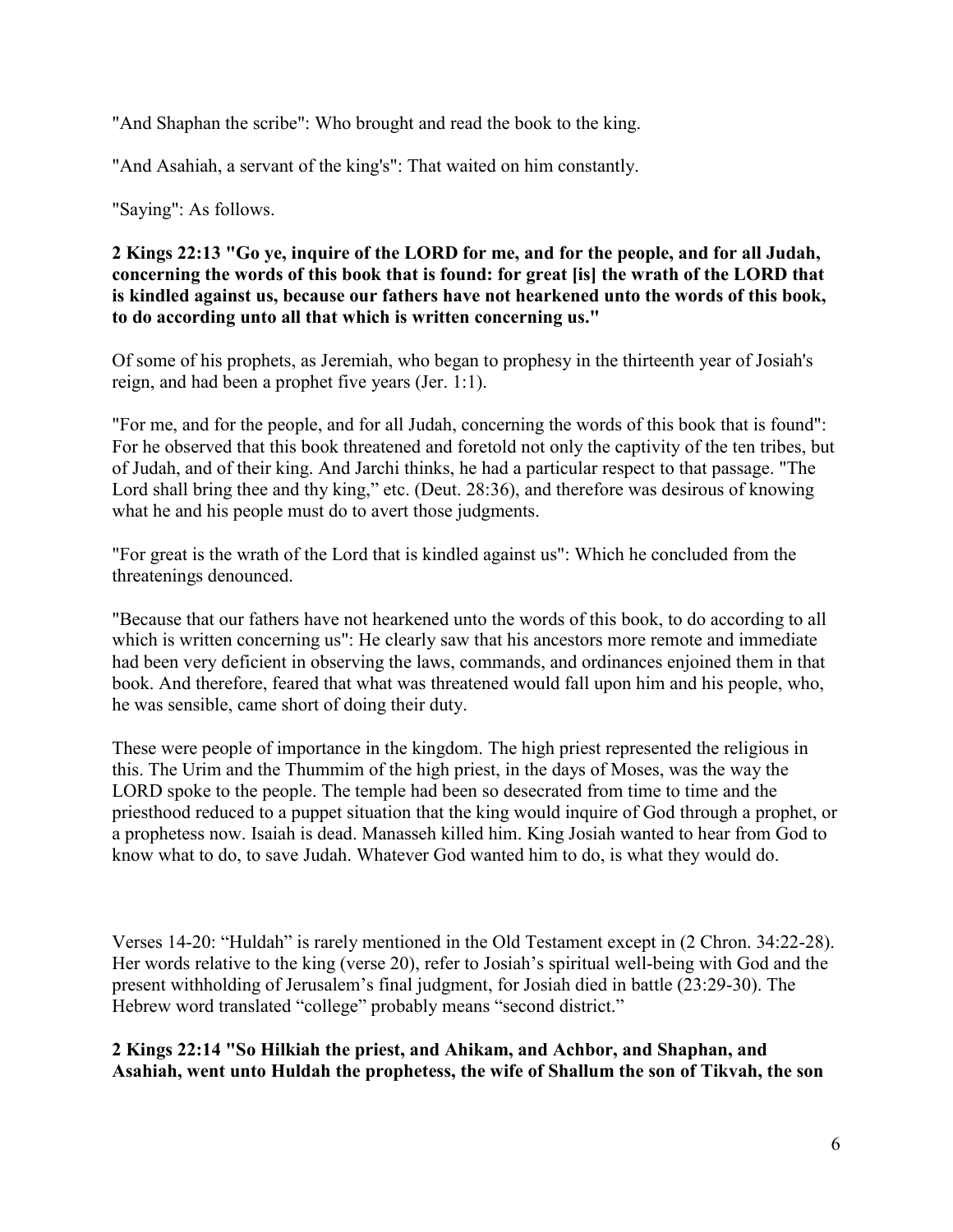#### **of Harhas, keeper of the wardrobe; (now she dwelt in Jerusalem in the college;) and they communed with her."**

"Huldah": This prophetess is otherwise unknown in the Old Testament. She was held in some regard for her prophetic gift, though why she was consulted and not another prophet like Jeremiah or Zephaniah (see note on 22:1), is unexplained. Rarely did God speak to the nation through a woman. Miriam (Exodus 15); Deborah (Judges 4:4); and Anna (Luke 2:36), are bestknown). And never did a woman have an ongoing prophetic ministry identified in Scripture. No woman was inspired to author any of Scripture's 66 books.

"The wardrobe": Likely, these were the royal garments or those used by the priest.

"In the college": This district of Jerusalem was called "second" because it comprised the city's first major expansion. It was probably located on the western hill of Jerusalem, an area enclosed by the city wall and built during the reign of Hezekiah. The expansion of the city during Hezekiah's reign was perhaps to accommodate Jewish refugees who had escaped from the Assyrian invasion of Israel.

Jeremiah was a prophet in these days. We are not told why he was not consulted on this matter. There is a confirmation in this following Scripture that these men of authority in the temple and the civil government went to inquire of this prophetess. Her husband was not a prophet. This one verse (in Chronicles and in Kings), defeats the complaint about women ministers.

2 Chronicles 34:22 "And Hilkiah, and [they] that the king [had appointed], went to Huldah the prophetess, the wife of Shallum the son of Tikvath, the son of Hasrah, keeper of the wardrobe; (now she dwelt in Jerusalem in the college:) and they spake to her to that [effect]."

"Huldah" means weasel. This lets us know that her prophetic ability had been underground, perhaps to save her life. She was not a feminist. She was married. It appears, that she was a teacher of the prophets in the school of the prophets. That is the school that is meant here. It appears that she was held in high esteem as a prophetess by the king, and his government officials, and by the temple authorities as well. Hilkiah was the high priest.

Verses 15-20: Huldah gave God's message to Josiah through his messengers. "thou shalt be gathered into thy grave in peace" means Josiah would die before these terrible events befell Jerusalem.

First, the Lord confirmed to Josiah that He was surely going to bring His judgment upon Jerusalem because of her idolatry (verses 15-17). Second, the Lord's personal word to Josiah was that he would die "in peace" (verse 20), meaning that he would escape the horrors in store for Jerusalem. This promise was based on Josiah's response of tenderness and humility before the Lord when he heard the scroll describing Judah's future devastation (verses 18-19).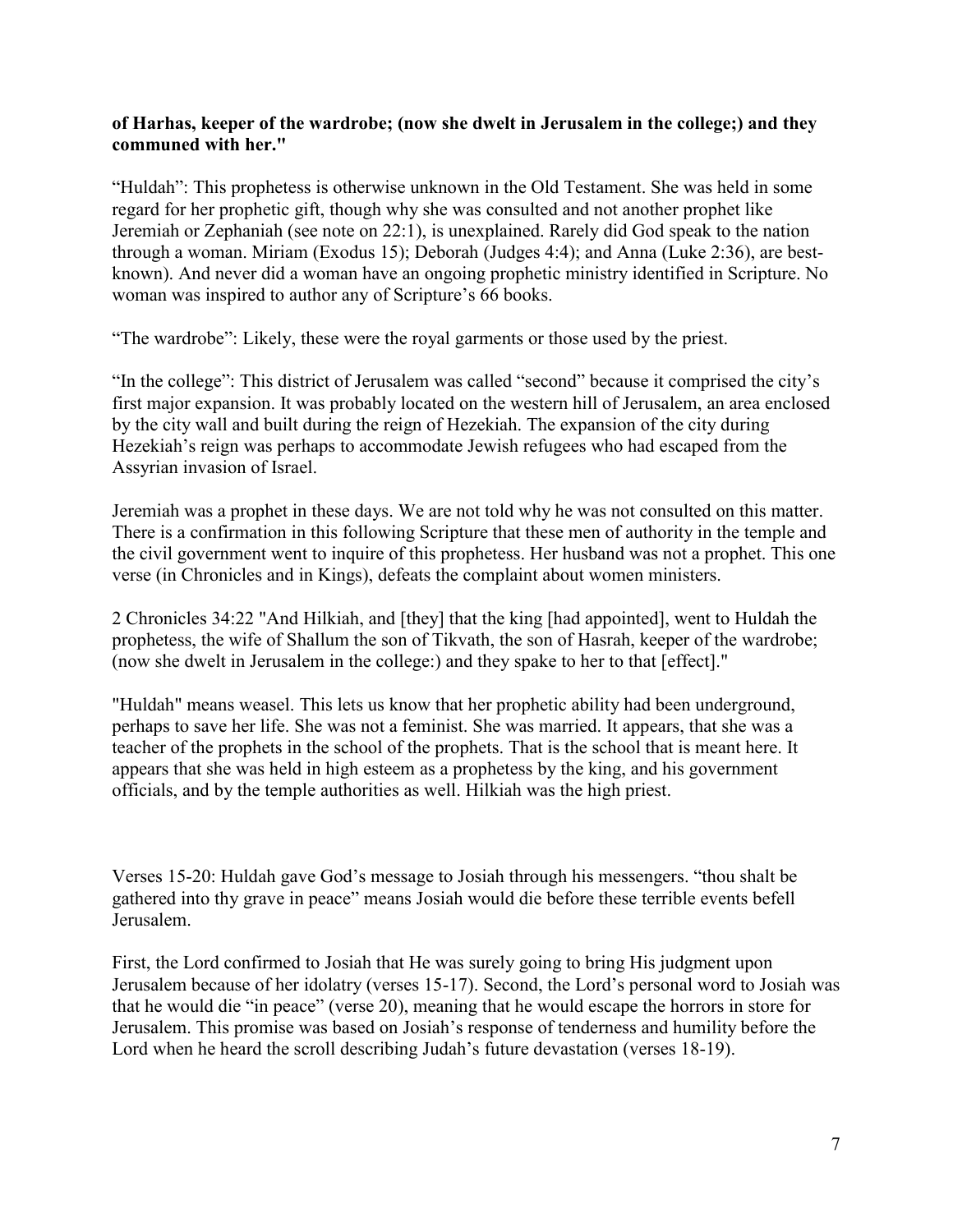# **2 Kings 22:15 "And she said unto them, Thus saith the LORD God of Israel, Tell the man that sent you to me,"**

The king's messengers.

"Thus saith the Lord God of Israel": Being immediately inspired by him, she spake in his name, as prophets did.

"Tell the man that sent you to me": Which may seem somewhat rude and unmannerly to say of a king; but when it is considered she spake not of herself, but representing the King of kings and Lord of lords, it will be seen and judged of in another light.

She was unusual amongst women. She spoke as an oracle of God. As Isaiah and Jeremiah and prophets of that stature, she spoke the Words of God to the people (Thus saith the LORD). Notice, she wanted these people to realize that the king was not deity. She called him man.

#### **2 Kings 22:16 "Thus saith the LORD, Behold, I will bring evil upon this place, and upon the inhabitants thereof, [even] all the words of the book which the king of Judah hath read:"**

Destruction to the place, and captivity to the inhabitants of it.

"Even all the words of the book which the king of Judah hath read": Particularly what is contained (in Leviticus 26:14), even all the curses in it (as in 2 Chron. 34:24).

She boldly brought the judgment of God to the ears of these listeners. She said the things in the book they had found, were true and God will bring judgment upon Judah for their unfaithfulness to God.

# **2 Kings 22:17 "Because they have forsaken me, and have burned incense unto other gods, that they might provoke me to anger with all the works of their hands; therefore my wrath shall be kindled against this place, and shall not be quenched."**

My worship, as the Targum; his word and ordinances.

"And have burnt incense unto other gods": To Baal, to the host of heaven, and other Heathen deities.

"That they might provoke me to anger with all the works of their hands": Their idols of wood, stone, gold, and silver, which their hands had made, to worship. To which nothing was more provoking to God.

"Therefore my wrath shall be kindled against this place, and shall not be quenched": The decree for the destruction of Jerusalem was gone forth, and not to be called back. The execution of it could not be stopped or hindered by cries, prayers, entreaties, or otherwise. This wrath of God was an emblem of the unquenchable fire of hell (Matt. 3:12).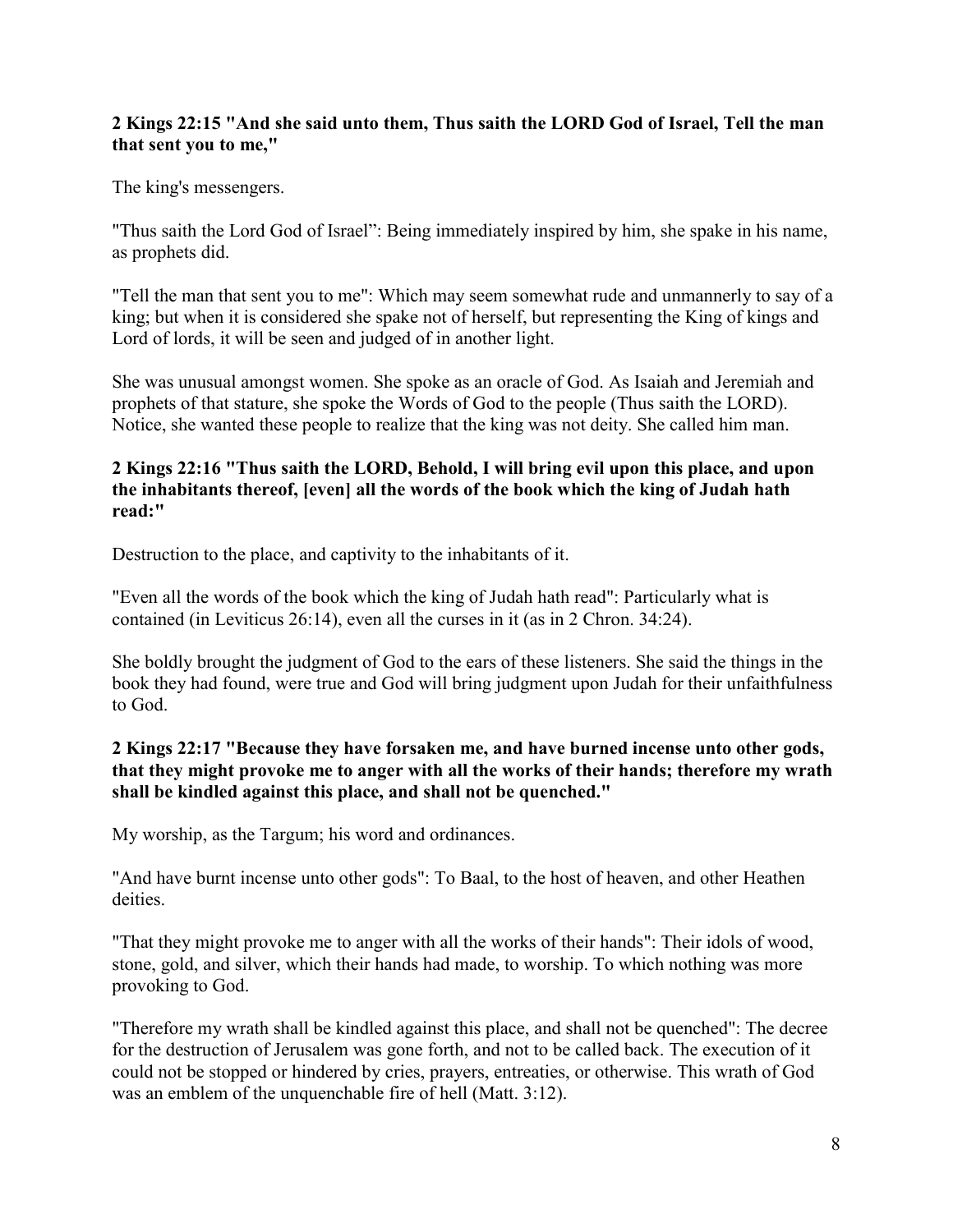"The burning of incense" symbolizes prayer. To burn incense to a false god, means they were praying to that false god. God's wrath was kindled against Judah, because they had been unfaithful and turned to false gods. There had been so much worship of false gods before the reign of Josiah, that God's wrath would not be quenched.

# **2 Kings 22:18 "But to the king of Judah which sent you to inquire of the LORD, thus shall ye say to him, Thus saith the LORD God of Israel, [As touching] the words which thou hast heard;"**

That is, with respect to him, or what may concern him.

"Thus shall ye say unto him": Carry back this message to him as from the Lord he desired to inquire of.

"Thus saith the Lord God of Israel, as touching the words which thou hast heard": Read out of the law, concerning the destruction of the land, and its inhabitants therein threatened.

This king had not gone unnoticed by the LORD. In all of this land of evil, Josiah stood out as someone who truly loved God. This part of the message was specifically to him. Shaphan had read Josiah the law, and that was when he rent his clothes in horror.

# **2 Kings 22:19 "Because thine heart was tender, and thou hast humbled thyself before the LORD, when thou heardest what I spake against this place, and against the inhabitants thereof, that they should become a desolation and a curse, and hast rent thy clothes, and wept before me; I also have heard [thee], saith the LORD."**

Soft like wax, and susceptible of impressions; or was "moved", or "trembled", as the Targum. For God has respect to such as are of contrite hearts, and tremble at his word (Isa. 66:2).

"And thou hast humbled thyself before the Lord": External humiliation, such as in Ahab, was regarded by the Lord. Much more internal and cordial humiliation is regarded by him (see 1 Kings 21:29).

"When thou heardest what I spake against this place, and against the inhabitants thereof, that they should become a desolation and a curse": (As in Lev. 26:1).

"And hast rent thy clothes, and wept before me": As expressive of the inward contrition, sorrow, and grief of his heart.

"I also have heard thee, saith the Lord": His cries and prayers.

Josiah loved the LORD. The tearing of the clothes by Josiah, was an act of humiliating himself before the LORD. It was as if Josiah were saying, "I am at your mercy LORD". God heard the prayer of Josiah because it was from a humble, loving heart. God will not lift the curse off this evil land, but there was no curse on Josiah.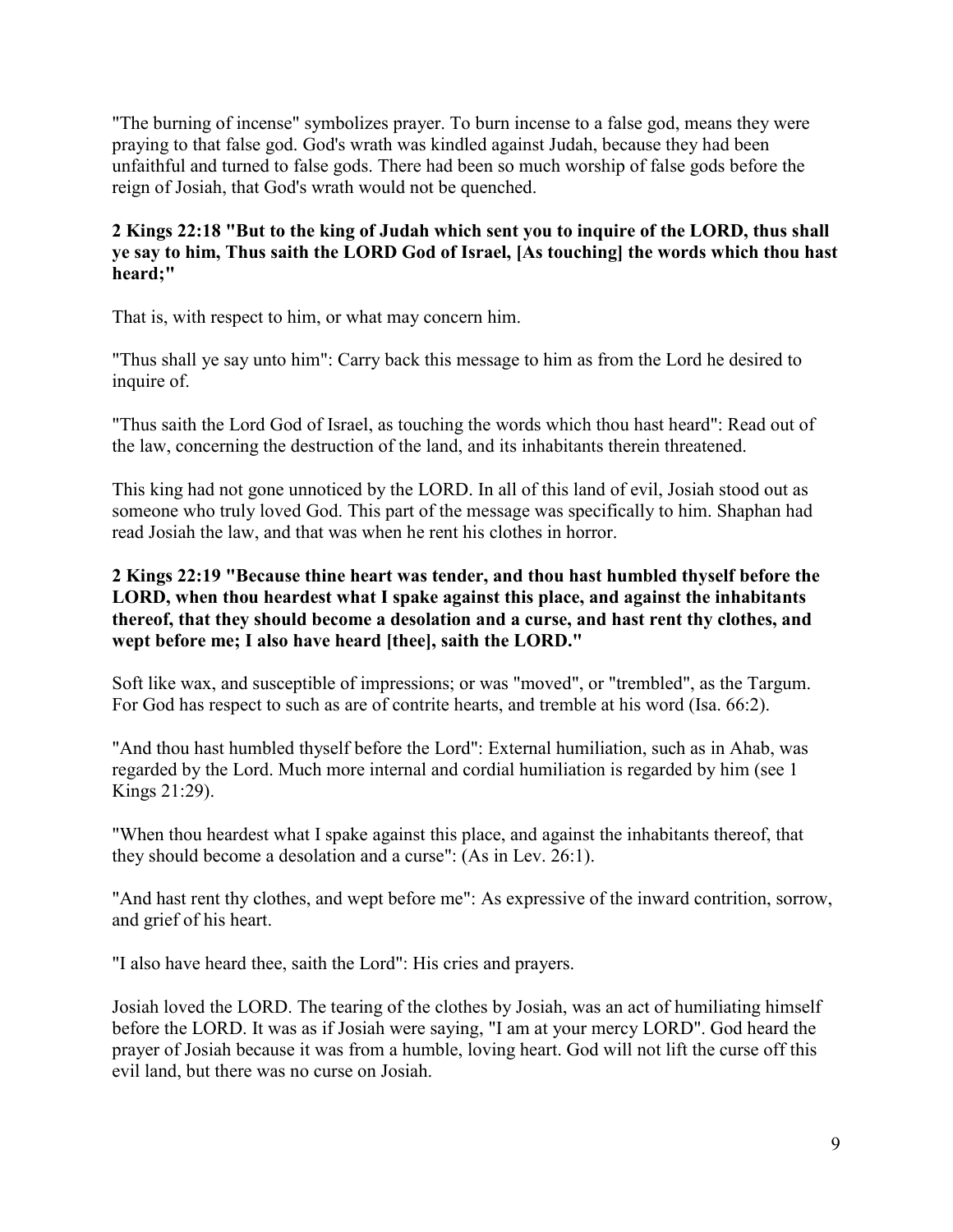### **2 Kings 22:20 "Behold therefore, I will gather thee unto thy fathers, and thou shalt be gathered into thy grave in peace; and thine eyes shall not see all the evil which I will bring upon this place. And they brought the king word again."**

"In peace": His heart was at peace with God and he never lived to see Jerusalem destroyed, but he did die in battle (2 Chron. 35:23).

The destruction of Jerusalem in particular, and Judah in general, will be delayed until after the death of Josiah. God will not punish the righteous with the wicked. In the lifetime of Josiah, there would be peace in the land. What a wonderful report to take back to the king. Huldah explained that the destruction of Judah was ordained of God and would come, but Josiah would be dead when it came.

# **2 Kings Chapter 22 Questions**

- 1. How old was Josiah, when he began to reign?
- 2. Who was his mother?
- 3. What does "Jedidah" mean?
- 4. How long did he reign?
- 5. And he did that which was  $\frac{1}{2}$  in the sight of the LORD.
- 6. Who was the last king of Judah, before him, this had been said of?
- 7. Who did Josiah send to the house of the Lord for him?
- 8. What was his reason for sending him?
- 9. Read 2 Chronicles chapter 34:3-5.
- 10. Who was the high priest?
- 11. What had the silver been gathered for?
- 12. What was Josiah having done to the temple?
- 13. What did they have to buy to repair the house?
- 14. What had Hilkiah found in the house of the LORD?
- 15. Who read it?
- 16. What was this book of the law?